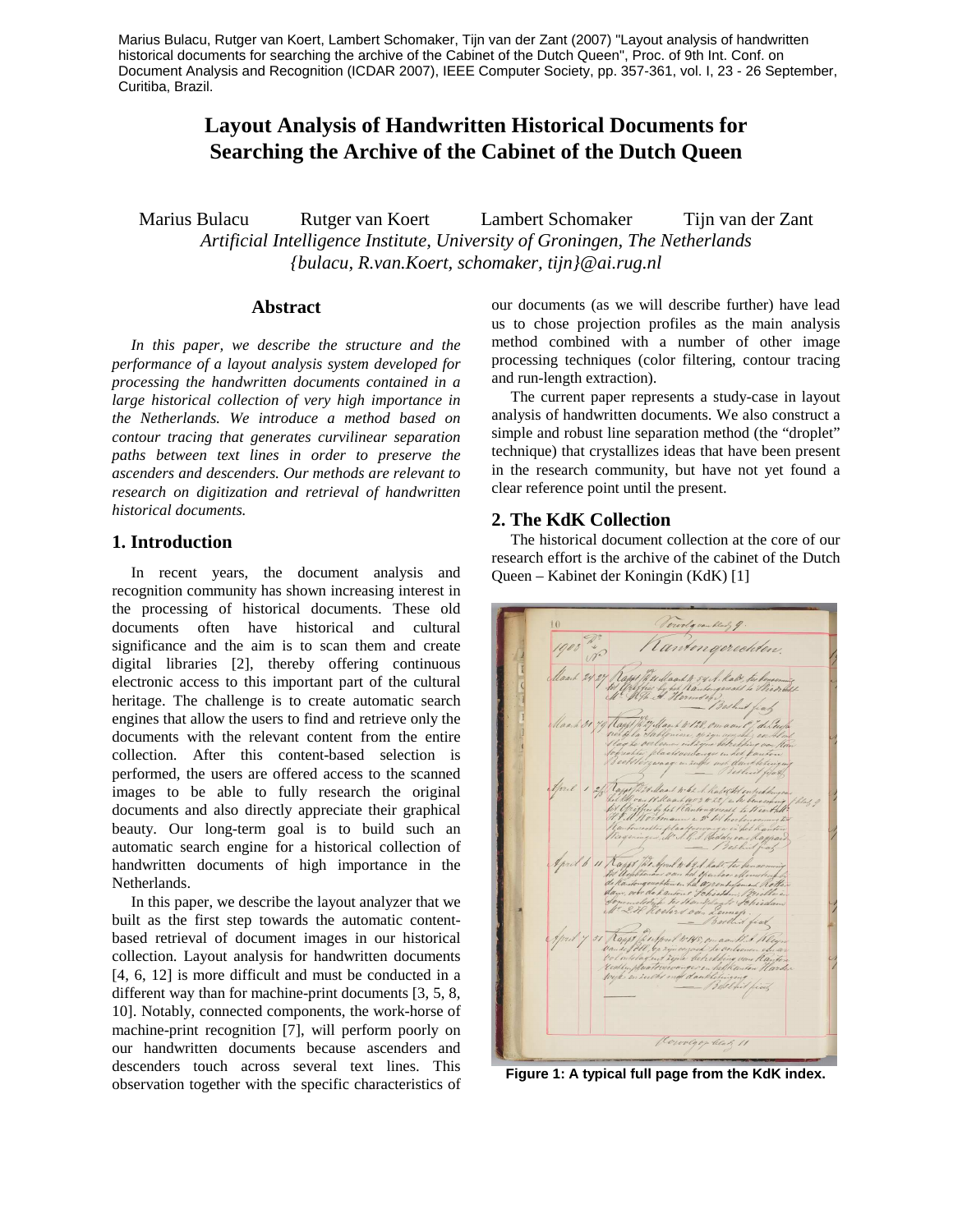The KdK collection spans the years 1798 – 1988 and it is in the custody of the *Nationaal Archief* in the Netherlands. This collection is very important historically because it holds all the correspondence between the members of the government and the Queen: all important forms of government intervention (such as laws, decisions, official appointments) need to be formally approved by the Queen and are dutifully collected and recorded in the KdK archive. The official documents treat topics such as: matters of state finance, appointments of judges, administration of the army, state pensions, administration of the colonies, diplomatic relations, taxes etc. People from all over the Netherlands consult these documents for historical or genealogical studies. The KdK collection represents a central entry-point to further searching all other archives of the Dutch government.

An important aspect of this collection is that an index has been carefully kept throughout the two centuries over which the archive was accumulated. The subject of our study is precisely this index of the KdK collection. The index is handwritten in a fixed-format table and, remarkably, the document layout has, for the most part, remained the same over the 200 year period of the collection. Figure 1 shows the image of a typical page from the index.

Every government decision deposited in the large KdK archive has a corresponding entry in the index: the date and number of the decision are written in the first three columns of the table, followed, in the fourth column (wide), by a paragraph describing in short the content of the decision, while the fifth column is occasionally used for special observations. In the table header (see Fig. 1) are recorded: the year (1903), a constant graphical element (a paraph) and the general topic covering all decisions recorded on that particular index page (in the example, "Kantongerechten" – translates to "local courts of law"). The page header contains a machine imprint with the page number and a handwritten reference to the previous index page, while the footer points to the next index page. The complete index of the KdK collection comprises approximately 300 thousand handwritten pages.

The *aim of our layout analysis* is to segment the image into rectangular boxes corresponding to all the document elements described here. There are a number of *important properties of our documents* that have influenced the choice of image processing techniques in building our layout analyzer:

• given their administrative nature, the documents are very orderly and their structure was rigidly maintained such that a top-down model can be effectively imposed to guide the analysis process and also to reject many of the incorrect layout solutions, thus improving the performance of the system;

- the documents have almost no skew and the handwritten lines are always nearly horizontal and have equal spacing, therefore horizontal projection profiles can work well;
- in the KdK collection, the table in which the index entries are written is drawn in a very saturated red color that can be effectively used to find the boundaries between the table columns and cells and therefore split the document image into semantically meaningful regions of interest;
- the writer uses very tall ascenders and very deep descenders that would be damaged by a straight separator between successive handwritten lines, therefore it becomes necessary to use curvilinear separation paths between text lines.

It is important to observe here that the decision paragraphs are the essential object of interest for the users who wish to retrieve, from the KdK collection, those paragraphs containing specified keywords. On the other hand, for the developers of the system, the handwritten text line represents the essential object of interest because it is the input to the subsequent pattern recognition process.

# **3. Layout Analysis of the KdK collection**

Layout analysis is performed in two main stages. The first stage generates the course layout of the document by finding the page borders, the rule lines of the index table and the handwritten text lines grouped into decision paragraphs. Until this point, straight separators are used between the text lines. The correctness of these results is visually checked. In the second stage of the analysis we run the "droplet" method: the straight separators are used as guides for generating curvilinear separation boundaries using contour tracing to go around the ascenders and descenders (when this is possible), in order to avoid damaging the ink.

# **3.1 Course Layout**

The course layout of our documents is generated by the following sequence of techniques.

### **Finding the rule lines of the table and the page margins.**

The most salient element of our documents that can be most robustly found is the index table. We tested two methods: the first uses color information, while the second is more in line with traditional document processing and takes as input gray-scale images.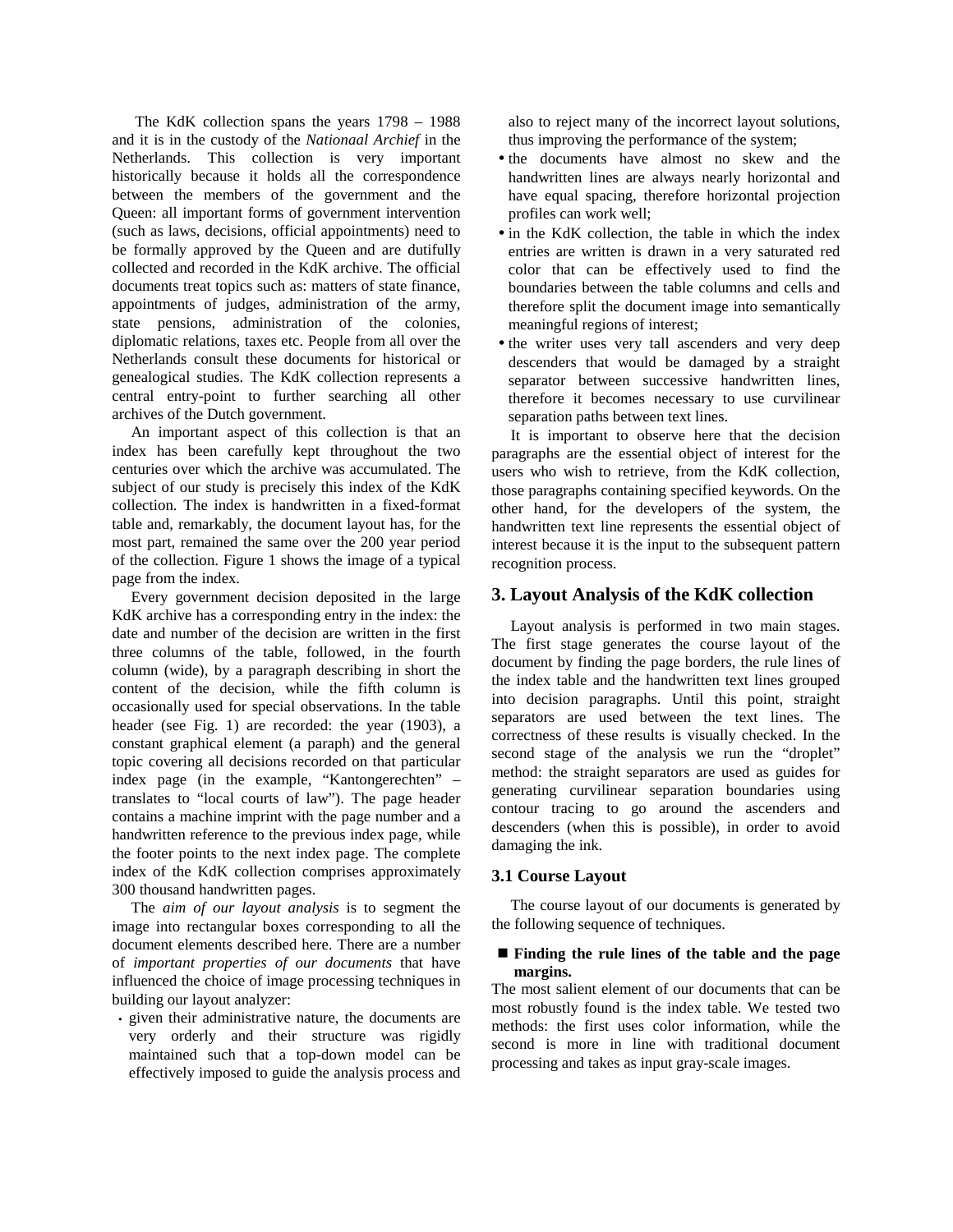In the first method, a binary image is generated in which the pixels are set to "on" when they have a highly saturated red color (the red channel exceeds the green and blue ones by a predefined threshold). The positions of the rule lines are then found by computing the horizontal and vertical projections of the binary image.

In the second method, the gray-scale images are binarized using Otsu's method [9] and the vertical rule lines of the table are found by detecting long runlengths of ink. This is equivalent to the convolution with a matched line detector. The horizontal lines are then found by extracting run-lengths in the image region corresponding to the different columns of the table.

The page margins are located by detecting large variations of the gray levels at a predefined range of distances outside the index table, under the assumption that the documents have been scanned on a dark background.

#### **Finding the handwritten text lines and the decision paragraphs.**

The handwritten text lines contained in the main column of the table are found by detection peaks and valleys in the smoothed horizontal projection profile of the binarized image. Only the image region corresponding to the central column is used.



**Figure 2: On the left is a standard projection profile, while on the right the ink run-length was used for normalization. Notice that the sharp top peak corresponding to the horizontal dash is eliminated.**

We employ a special technique to make the projections reflect the number of ink-paper transitions, rather than the total amount of ink accumulated in a horizontal run. While computing the projection, the algorithm keeps count of the ink run-length, which is then used to normalize the ink sum. By using this technique, we avoid (over)detecting, as separate lines, the sharp peaks due to the occasional handwritten horizontal dashes (see Fig. 2).

The presence of ink in the first three columns of the table marks the end of the old paragraph and the beginning of a new one. The vertical positions of these paragraph headings are then used to group the handwritten lines of the central column into decision paragraphs (see Fig.1 and Fig. 4).

#### **Applying top-down checks on the spacing between the found elements.**

Because our documents have a rather rigid format, checking the distances between the found layout elements allows automatically discovering the doubtful situations and selecting them for manual inspection.

# **3.2 Fine layout – the droplet line segmentation method**

In our collection, using straight cuts to separate the text lines would damage nearly all ascenders and descenders, creating many loose components difficult to accommodate in the subsequent pattern recognition process. We therefore use the "droplet" method to obtain curvilinear line separators that preserve most of the ink connectivity.

An intuitive description of this line-finding algorithm that also explains its name would be the following (see Fig. 3). Consider the document turned by 90 degrees such that the text lines run vertically. Then imagine a water droplet falling from the top border of the image starting at an initial position centered between two text lines. The droplet goes straight down unless it hits ink. When this happens, the droplet tries to go around the ink, left or right, often also going against gravitation. When both directions fail, the droplet dissolves the ink along the initial straight path and continues its fall. The algorithm stops when the droplet reaches the bottom of the image.

Where ink cuts have to be applied, the situation is marked such that this potentially useful information can be made available to a recognizer at a later stage.



**Figure 3: The "droplet" technique generates curvilinear line separators that preserve the ascenders and descenders. Occasionally, when both search directions fail, ink cuts are applied.** 

Moore's algorithm is used to follow the contour of the ink. Clockwise and anticlockwise radial sweeps are used in order to implement the two search directions. A failure is declared when the search path goes beyond the location of the maximum of the projection profile (roughly corresponding to the mid position of a text line). A limit at an adjustable distance from the projection maximum (or other heuristics) can be used, depending on the nature of the analyzed documents.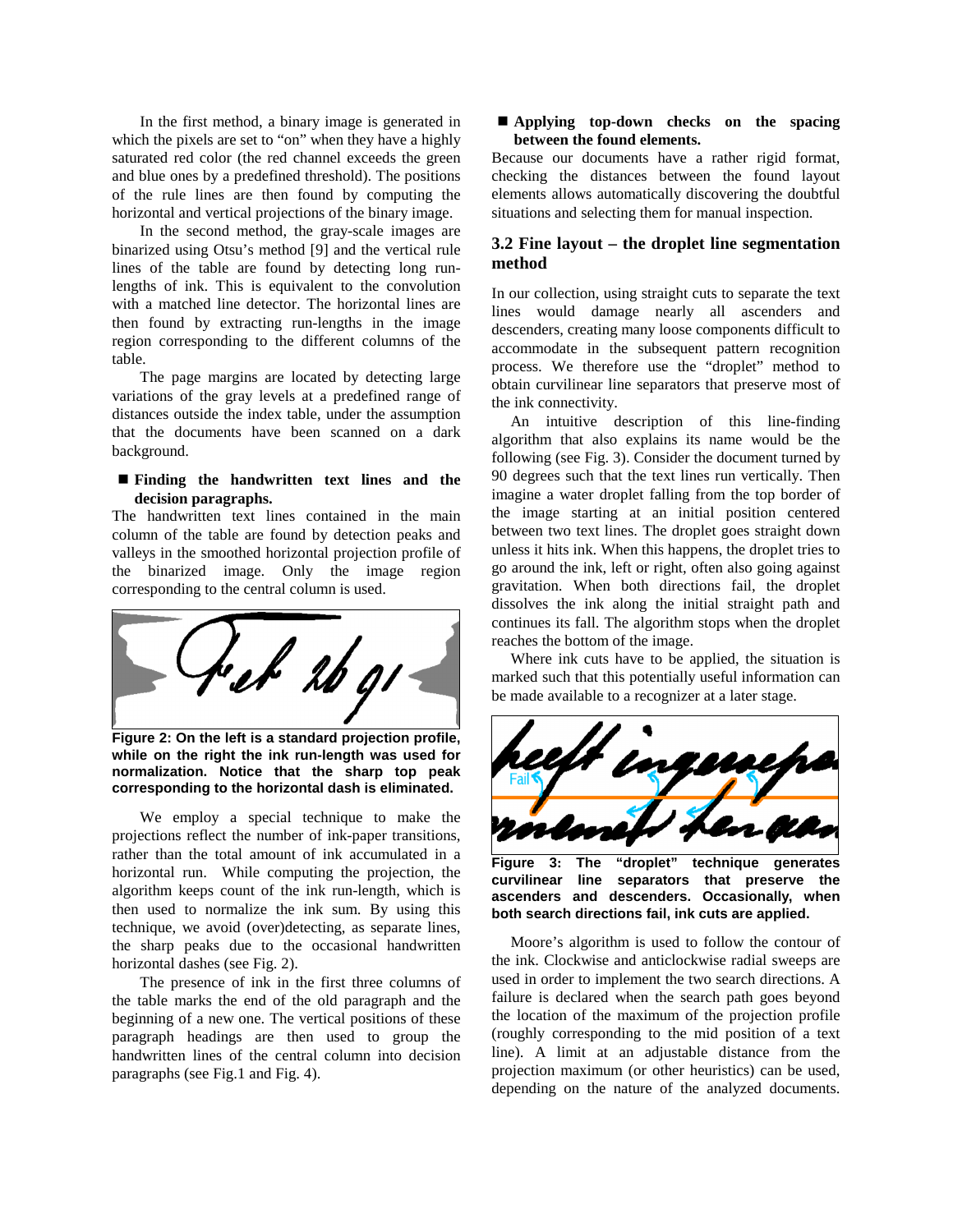

**Figure 4: Example of layout analysis results. A colorization scheme was used to mark the different regions.** 

The ink is dilated prior to using this method in order to keep the droplet path away from the written trace and also to restore the continuity of the trace in the places where the ink is faint.

The droplet method, as described in this section, is an aggregate of ideas that existed in the research community under different forms [11, 12]. We provide a clear reference point here. In the present paper, our emphasis is on layout analysis of handwritten documents and we are interested in the ability of the droplet method to separate text lines with good preservation of the ascenders and descenders. In the digit recognition area, a related, but different, "droplet" technique is used to provide candidate segmentation points for touching digits.

| Layout<br>element                     | <b>Performance</b>                                                       | Number of<br>instances |  |  |  |
|---------------------------------------|--------------------------------------------------------------------------|------------------------|--|--|--|
| page margins                          | 1 error $(0.1 %)$                                                        | 1040                   |  |  |  |
| rule lines of the<br>table(color)     | 0 errors $(0.0 %)$                                                       | 1040                   |  |  |  |
| rule lines of the<br>table(grayscale) | 9 errors $(0.8\%)$                                                       | 1040                   |  |  |  |
| handwritten text<br>lines             | 62 missed $(0.2\%)$ 32816<br>173 overdetected 31.6 per page<br>$(0.5\%)$ |                        |  |  |  |
| decision<br>paragraphs                | 42 missed (0.6%) 7130<br>280 overdetected<br>$(3.9\%)$                   | 6.9 per page           |  |  |  |

| Table 1: Performance of the KdK layout analyzer. |  |  |  |  |  |  |  |  |  |  |
|--------------------------------------------------|--|--|--|--|--|--|--|--|--|--|
|--------------------------------------------------|--|--|--|--|--|--|--|--|--|--|

### **4. Results**

The layout analysis system was applied on the document images of the KdK index from the year 1903. The results were saved in XML format.

Because we did not have ground-truth information, our layout analysis system was evaluated by manually checking the results and counting the errors. More detailed performance measures using the area overlap between predicted and target rectangles [5] were not applicable. Table 1 gives the numerical results. Our layout analyzer has a very good performance, the error rates being below 1% for finding most document elements. Only the (over)detection rate of the paragraphs requires significant further improvement. Nevertheless, on future scan sets, we can possibly use the layout analysis results automatically, without the tedious manual checking. The assumed risk is that a few errors will however be introduced.

Figure 4 shows some typical layout analysis results in which a colorization scheme was used to mark the different document regions. The same approach was also used for the manual checking in the evaluation of our system.





Figure 5 gives the histogram of the skew angles of the documents from our collection. Document skew was computed by linear regression on the bottom rule line of the index table. For almost all our documents, the